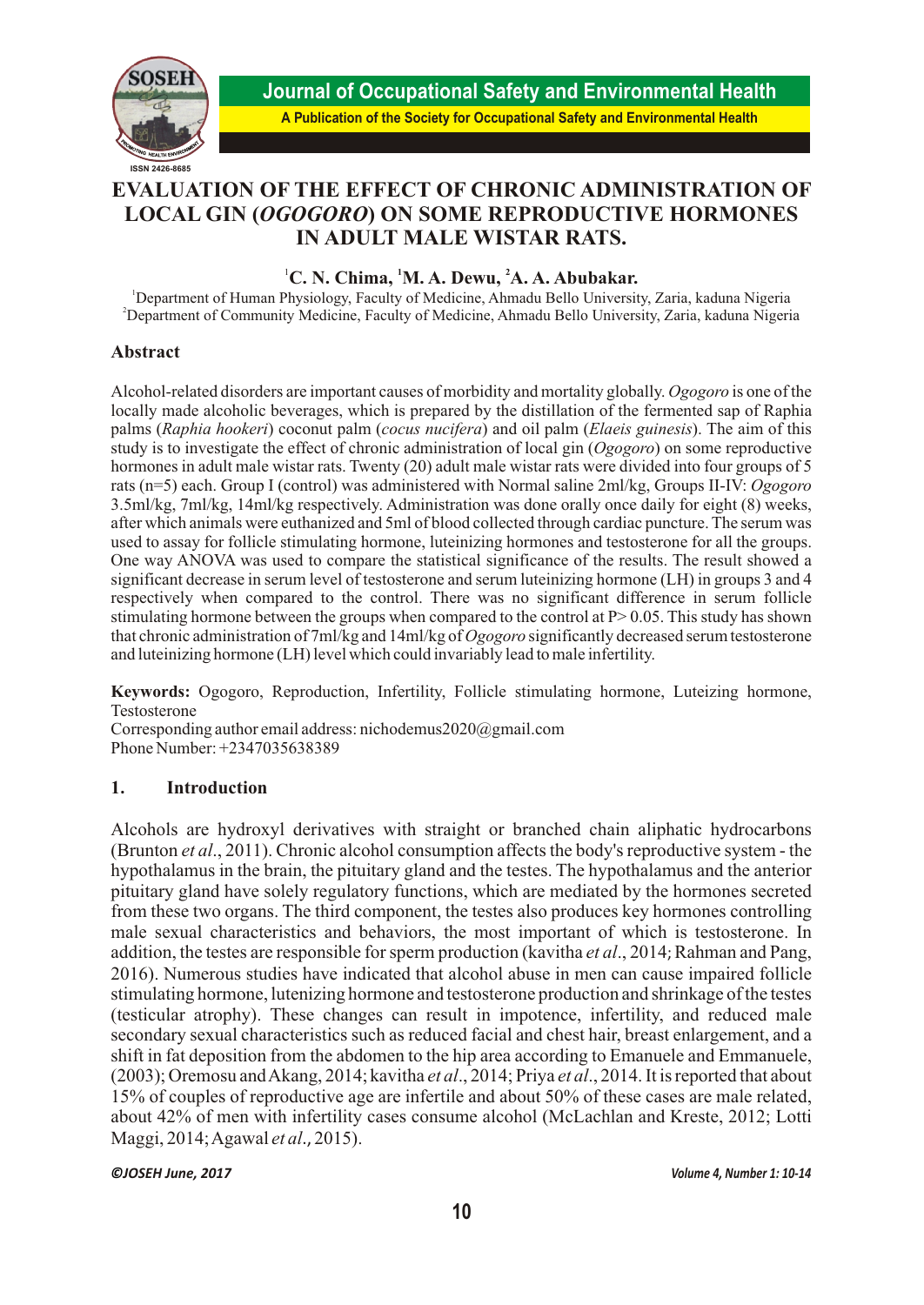Local gins have different alcoholic contents, this depends on the type and method of preparation, ranging from 20-78 % ethanol (Adeleke and Abiodun, 2010; Idonije *et al*., 2012). *Ogogoro* is one of the locally made alcoholic beverages commonly consumed in the southern part of Nigeria, which is prepared by the distillation of the fermented sap of Raphia palms (*Raphia hookeri*) coconut palm (*cocus nucifera*) and oil palm (*Elaeis guinesis*) (Heap, 2008; Elijah *et al*., 2010; Idonije *et al*., 2012). A comparative biochemical and microbiological analysis of the local gin (*Ogogoro*) and the imported dry gin showed that *Ogogoro* has specific gravity (0.9897), PH  $(6.3)$ , titratable acidity  $(0.8)$ , total solid  $(1.2)$  and high percentage of ethanol content  $(37.6 - 78%)$ and impurities as against lower figures obtained for the imported dry gin (45%). There is equally marked similarities between the imported dry gin and the locally synthesized gin in the areas of total sugar, titrable acid, and in such observed characteristics as taste, aroma, and colour which may be due to the crude method of local gin production (Adeleke and Abiodun., 2010). Excessive consumption of the local gin (*Ogogoro*) increases body levels of the contaminants (impurities) present in the local gin resulting in increased toxic and carcinogenic effects as well as sociopolitical ills and vices (Idonije *et al.*, 2012).Though local gin (*Ogogoro*) is widely consumed in various part of Nigeria, however, there is paucity of literature on its effects on male reproduction. The aim of this study is to investigate the effect of chronic administration of local gin (*Ogogoro*) on some hormones of reproduction in adult male Wistar rats.

## **2. Materials And Methods**

The local gin (*Ogogoro*) was purchased from the major distributor (Mr Festus) at No 43 Club Street, Sabon Gari Zaria, Kaduna State, Nigeria. The ethanolic content of the local gin was determined at the National Research Institute of Chemical Technology (NARICT) Zaria. Ketamine was purchased from Steve Moore Pharmaceuticals, Emanto, Zaria. Kaduna State, Nigeria.

## **Experimental Design**

Twenty adult male wistar rats weighing between 150-250g were purchased from the animal house of the Department of Human Physiology, Faculty of Medicine, Ahmadu Bello University, Zaria, Kaduna, Nigeria. The rats were randomly assigned into four groups of 5 animals each ( $n =$ 5).They were then allowed to acclimatize and were fed with compressed grower mash and given access to water ad libitum before administration of *Ogogoro* commenced. A cannula was used to administer the local gin orally for eight (8) weeks.

Group I: normal saline 2ml/kg (Taati *et al*., 2010), Group II: Oral administration of local gin 3.5ml/ kg, Group III: Oral administration of local gin 7.0ml/kg, Group IV: Oral administration of local gin14.0ml/kg. At the end of the administration, animals were euthanized and 5mls of blood was obtained by cardiac puncture. Serum was used to assay for testosterone, follicle stimulating hormone and luteinizing hormones for all the groups (Dosumu *et al*., 2012; Oremosu and Akang, 2014).

Serum testosterone was estimated by direct immunoenzymatic method using reagent kit and, lutenizing hormone (LH) and follicle stimulating hormone (FSH) were estimated by microplate immunoenzymometric assay using reagent kit (Monobind, INC.USA) in Biomerieus

#### **Statistical Analysis**

Data obtained was expressed as mean  $\pm$  standard error of mean (SEM). The results were analyzed using one-way analysis of variance (ANOVA), and Tukey post-hoc test for multiple comparism, values of  $P < 0.05$  was considered to be significant.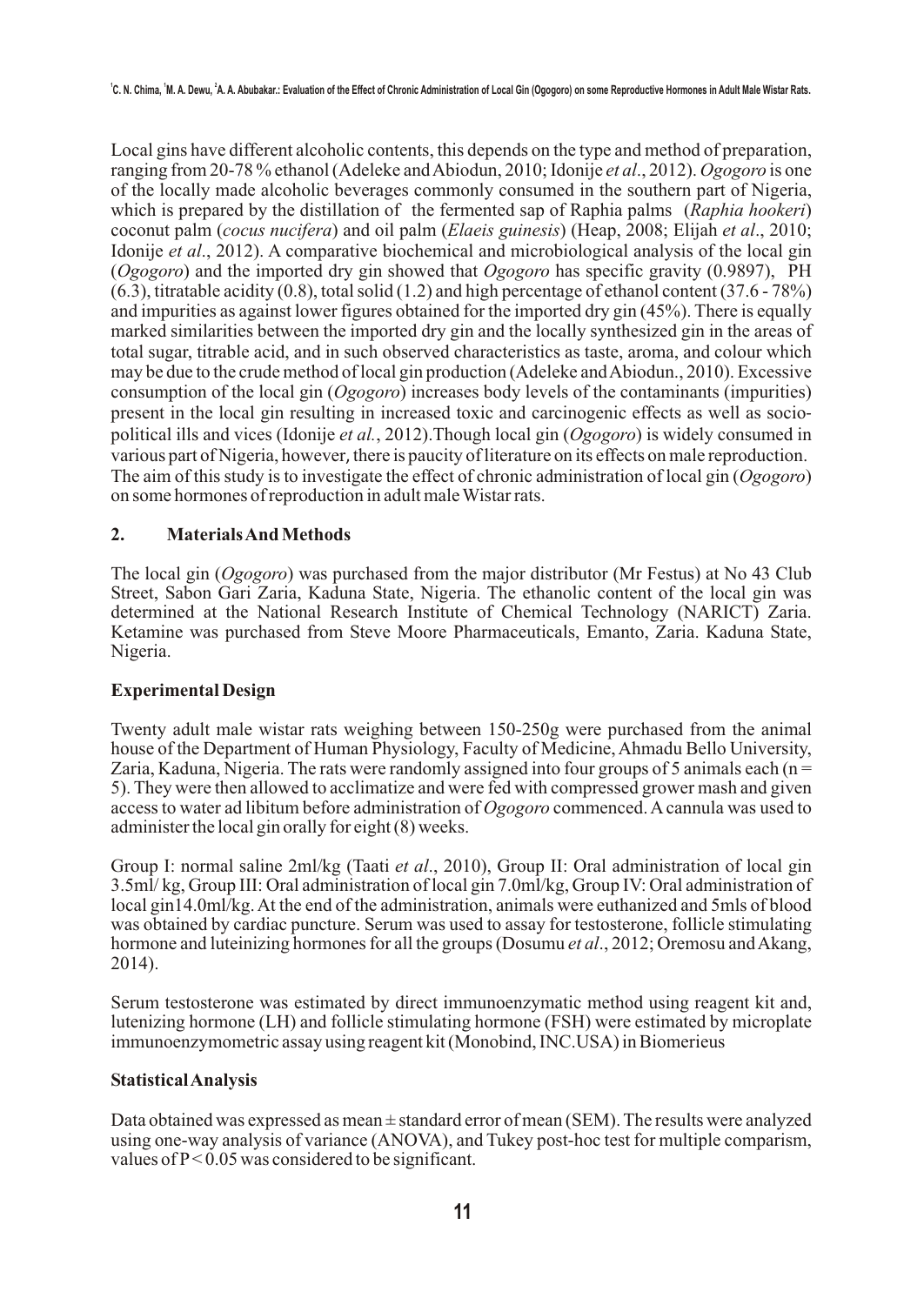#### **3. Results**

Serum FSH concentrations for the control and treated groups were as follows: Group I control (normal saline 2ml/kg);  $8.22 \pm 1.2$ , treated groups: Group II (3.5 ml/kg); 7.24 0.66, Group III: (7) ml/kg); 6.22 0.24, Group IV (14 ml/kg); 5.36 0.50. There was no significant difference in all the treated groups when compared to the control at  $P > 0.05$ .

Serum LH concentrations for the control and treated groups were as follows: Group I control (normal saline  $2m/kg$ ); 11.58  $\pm 1.69$ , treated groups: Group II (3.5 ml/kg); 9.64 $\pm 0.83$ , Group III:  $(7 \text{ ml/kg})$ ;  $7.92 \pm 0.36$ , Group IV  $(14 \text{ ml/kg})$ ;  $7.38 \pm 0.39$ . There was significant decrease in groups III and IV treated with *Ogogoro* 7ml/kg and 14 ml/kg respectively when compared to the control at  $P < 0.05$ .

Serum Testosterone concentrations for the control and treated groups were as follows: Group I control (normal saline 2ml/kg); 7.14 $\pm$  1.01, treated groups: Group II (3.5 ml/kg); 3.70  $\pm$  0.26, Group III: (7 ml/kg);  $3.70 \pm 0.26$ , Group IV (14 ml/kg);  $3.70 \pm 0.26$ . There was a significant decrease in the level of Serum testosterone in the groups treated with *Ogogoro* (7 and 14 ml/kg) when compared to the control at P< 0.05.

| <b>Treatment Groups</b>        | <b>FSH</b><br>(ng/ml) | $LH$ (ng/ml)  | <b>Testosterone</b><br>(ng/ml) |
|--------------------------------|-----------------------|---------------|--------------------------------|
| Control (1ml/kg normal saline) | 8.22 1.21             | 1.69<br>11.58 | 7.14<br>1.01                   |
| Ogogoro (3.5 ml/kg)            | 7.24<br>0.66          | 9.64 0.83     | 5.04<br>0.23                   |
| Ogogoro (7 ml/kg)              | 6.22 0.24             | 0.36?<br>7.92 | 3.70<br>0.26                   |
| Ogogoro (14 ml/kg)             | 0.50<br>5.36          | 0.39<br>7.38  | 3.70<br>0.26                   |

| Table I: Serum follicle stimulating hormone (FSH), luteinizing hormone (LH) and testosterone |  |
|----------------------------------------------------------------------------------------------|--|
| concentrations in adult male wistar rats treated with local gin (Ogogoro) for eight weeks    |  |

=statistically significant when compared to control

### **4. Discussion**

From the present study, there was a significant decrease in serum luteinizing hormone levels, and non-significant decrease in follicle stimulating hormone compared to the control at  $P > 0.05$ . This result could be attributed to the disruption of the pituitary-testicular axis, hence resulting in an inhibitory activity of the adenohypophysis. The decrease in serum level of luteinizing hormone could suggest an impairment of spermatogenesis in experimental rats and reflects the germ cell loss or damage to sertoli cells, thereby affecting the feedback regulation of luteinizing hormone secretion from *Ogogoro* consumption. This result is in conformity with those of Dosumu *et al*., (2012) and Oremosu and Akang, (2014) on the effect of ethanol on male reproduction. However, this result is in contrast to the findings of Priya *et al*., (2014) which revealed elevated levels of FSH and LH in rats exposed to alcohol indicating an intact pituitary –testicular axis. This present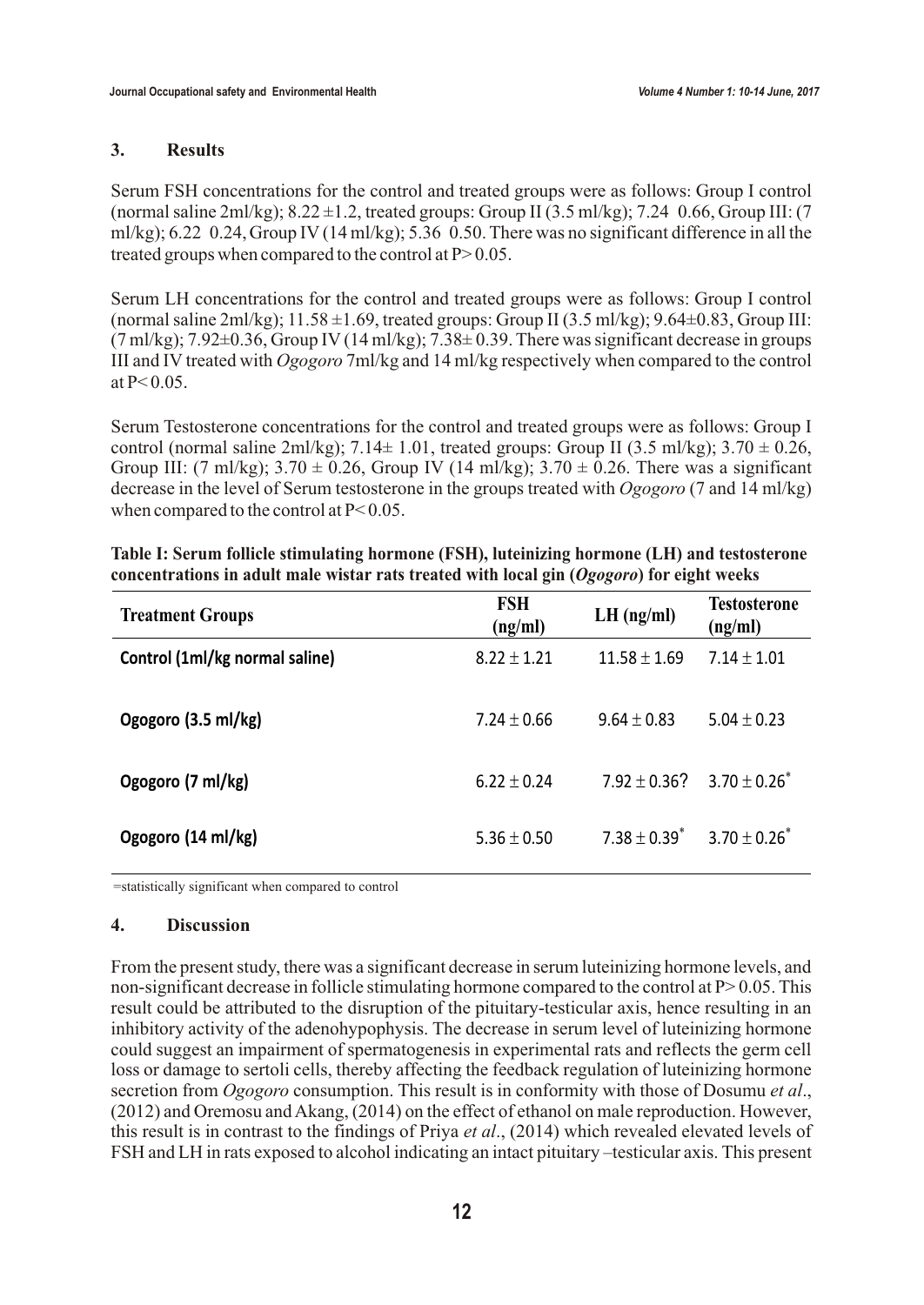study shows a significant decrease in the level of serum testosterone in the groups treated with *Ogogoro* when compared to the control at P< 0.05. This could have been due to the redirection of the testicular enzymes from testosterone synthesis to alcohol breakdown thus resulting in decreased testosterone levels overtime. The result of this study could have also been due to the increased activity of the enzyme testosterone reductase which increases the breakdown of testosterone in the liver. In this study, the result of serum testosterone levels decreased with increasing doses of *Ogogoro*, inferring that excessive consumption of alcohol could be more detrimental to male fertility (Emanuele and Emmanuele, 2003; Kavitha *et al*., 2014). The result obtained could have also been due to the agonistic activity of alcohol on cortisol hormone, which consequently acts directly on the testes to inhibit production and release of testosterone, hence the decreased serum level in the treated groups. This result is in concert to the findings of Venkat *et al*., (2009). Alcohol consumption is also associated with increased production of betaendophins within the testes which can induce Leydig cell and seminiferous tubule cell apoptosis (Emanuele and Emmanuele, 2003; Gao *et al*., 2003).

#### **5. Conclusion**

In conclusion, this study has shown that chronic administration of 7ml/kg and 14ml/kg of *Ogogoro* significantly decreased serum testosterone and luteinizing hormone (LH) level which could invariably lead to male

### **Reference**

- Adeleke, R. O. and Abiodun, O. A. (2010). Physico-chemical Properties of Commercial Local Beverage in Osun State, Nigeria. *Pakistan Journal of Nutrition*, 9 (9): 853-855.
- Agarwal, A., Mulgund, A., Hamada, A. and Chyatte, M. R. (2015). A unique view on male infertility around the globe. *Reproductive Biology Endocrinology*, 13(37):15-32.
- Brunton, L. L., Chabner, B. A. and Knolmann, B. C. (2011). Hypnotics and Sedatives; Ethanol. In pharmacological Basis of Therapeutics. Goodman and Gillman.12th Edition, *McGrawHill Medical*, 457-481.
- Dosumu, O. O., Akinola, O. B. and Akang, E.N.(2012).Alcohol-induced testicular oxidative stress and cholesterol homeostasis in rats – the therapeutic potential of virgin coconut oil. *Middle East Fertility Society Journal*,17: 122–128
- Elijah, A. I., Ojimelukwe, P. C., Ekong, U. S. and Asamudo, N. U. (2010). Effect of Sacoglottisgabonensis and Alstoniaboonei on the kinetics of Sacharomycescerevisiae isolated from palm wine. *African Journal of Biotechnology*, 9:5730-5734
- Emmanuele, M. and Emmanuele, N., (2003). Alcohol and male reproductive system. *National Institute of Alcohol and Alcohol Abuse*, 25:282–287.
- Gao, H. B., Tong, M. H., Hu, Y. Q., You, H. Y., Guo, Q. S. and Ge, R. S. (2003). Mechanisms of glucocorticoid-induced Leydig cell apoptosis. *Molecular and Cellular Endocrinology*, 199: 153-163.
- Idonije, O. B., Festus, O. O., Asika, E. C. A. and Ilegbuusi, M. I. (2012). A comparative Biochemical Analysis of local gin (Ogogoro) from different part of Nigeria and Imported Gin (Dry Gin)-Toxicogenic,carcinogenic and sociopolitical implications, *Science Journal of Medicine and Clinical Trial,* 20:174-180.
- Kavitha, S., Vijayalakshmi, V. and Jeyaprakash, K. (2014) Effect of alcohol on male reproductive hormones. *Asia Pacific Journal of Research*, 1(7): 51-56.
- Lotti, F. and Maggi, M. (2014). "Ultrasound of the male genital tract in relation to male reproductive health". *Human Reproduction Update*, 21 (1): 56–83.